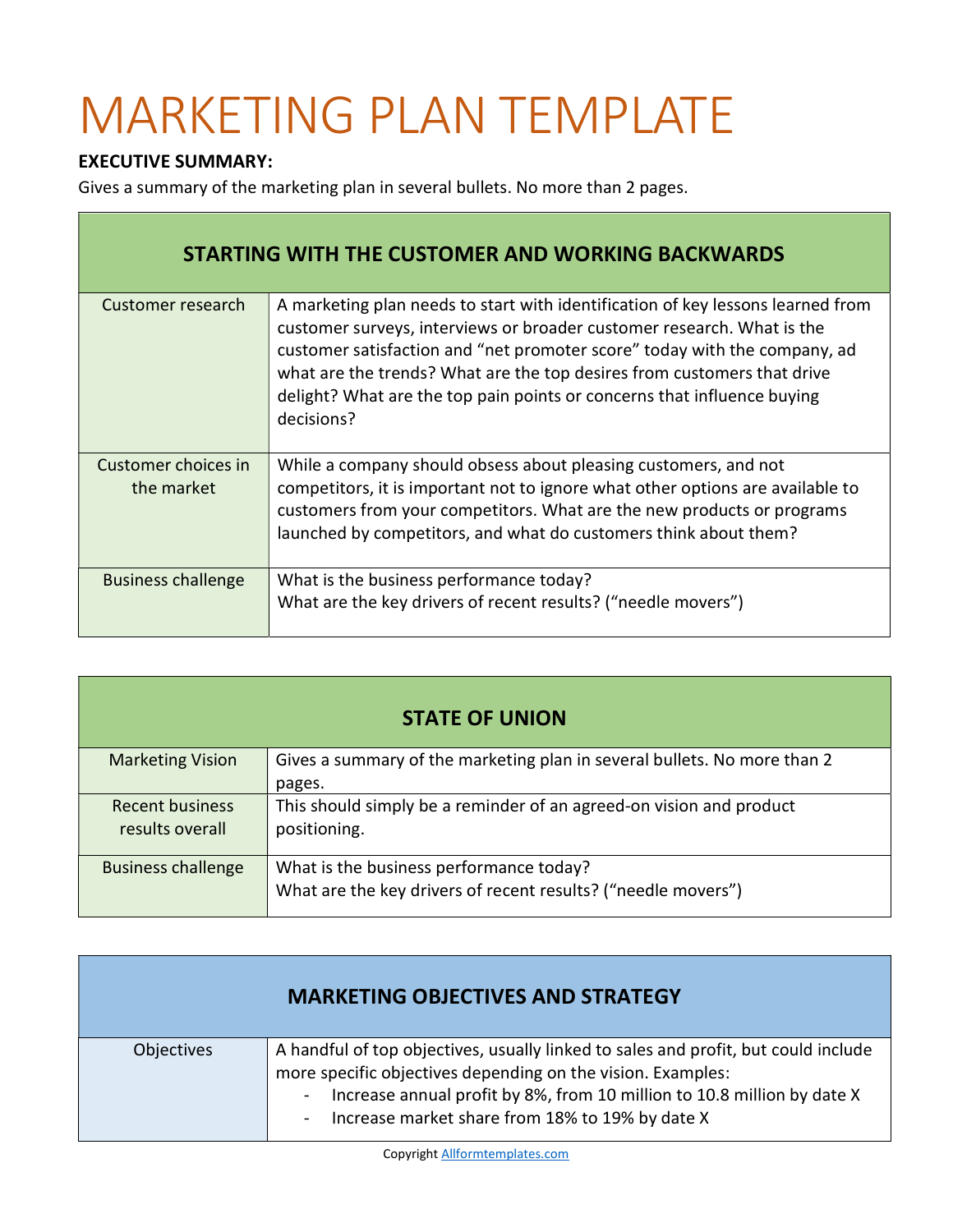| Strategy                   | Top strategies needed to get to the objectives. The impact of each initiatives<br>should add up and link to the objectives (for example, strategy A at \$1m and<br>strategy B at \$2m should lead to objective of increasing revenues by \$3m).<br>Strategy should be supported by strategic initiatives with measurable impact<br>(for example, reach 10 million customers)<br>The strategies can be defined following the marketing "4P" framework (Product<br>positioning, Promotion, Pricing and Placement (distribution). However, not every<br>single "P" needs to have a top strategy. It is critical to focus the marketing plan<br>strategy on the top needle-movers that deserve attention and razor-like focus. |
|----------------------------|----------------------------------------------------------------------------------------------------------------------------------------------------------------------------------------------------------------------------------------------------------------------------------------------------------------------------------------------------------------------------------------------------------------------------------------------------------------------------------------------------------------------------------------------------------------------------------------------------------------------------------------------------------------------------------------------------------------------------|
| Tactical<br>implementation | A set of tactics and methods to support the strategic initiative.<br>Each tactic is described in details and quantified. The impact of each tactic<br>should add up and link to the strategy and objectives.                                                                                                                                                                                                                                                                                                                                                                                                                                                                                                               |
| Summary                    | For example:<br>3 objectives<br>5 strategies<br>14 tactics                                                                                                                                                                                                                                                                                                                                                                                                                                                                                                                                                                                                                                                                 |

| <b>MARKETING PLAN FINANCIAL IMPACT</b>        |                                                                                                                                                                                                                                        |
|-----------------------------------------------|----------------------------------------------------------------------------------------------------------------------------------------------------------------------------------------------------------------------------------------|
| <b>Financial Profit and</b><br>Loss statement | This will articulate impact on overall business of the marketing plan and<br>strategy (includes planned costs and revenues outlined in marketing plan)                                                                                 |
| <b>Risks</b>                                  | Risks should be systematically broken down with an estimate on the impact of<br>the business. For example, there are 2 top risks, with quantification for each<br>risk:<br>Risk 1 - \$10 million impact<br>Risk 2 - \$5 million impact |
| <b>Mitigation strategies</b>                  | Risk 1 – set of tactics to mitigate / manage the risk proactively<br>Risk 2 – set of tactics to mitigate / manage the risk proactively                                                                                                 |

| <b>MARKETING PLAN TIMELINE</b> |                                                                                                                                                                                                                          |
|--------------------------------|--------------------------------------------------------------------------------------------------------------------------------------------------------------------------------------------------------------------------|
| <b>Milestones</b>              | What are the key milestones coming up (for instance, if an objective is to increase awareness<br>and customer research, a marketin communication plan finalization or a new campaign could<br>be an important milestone) |